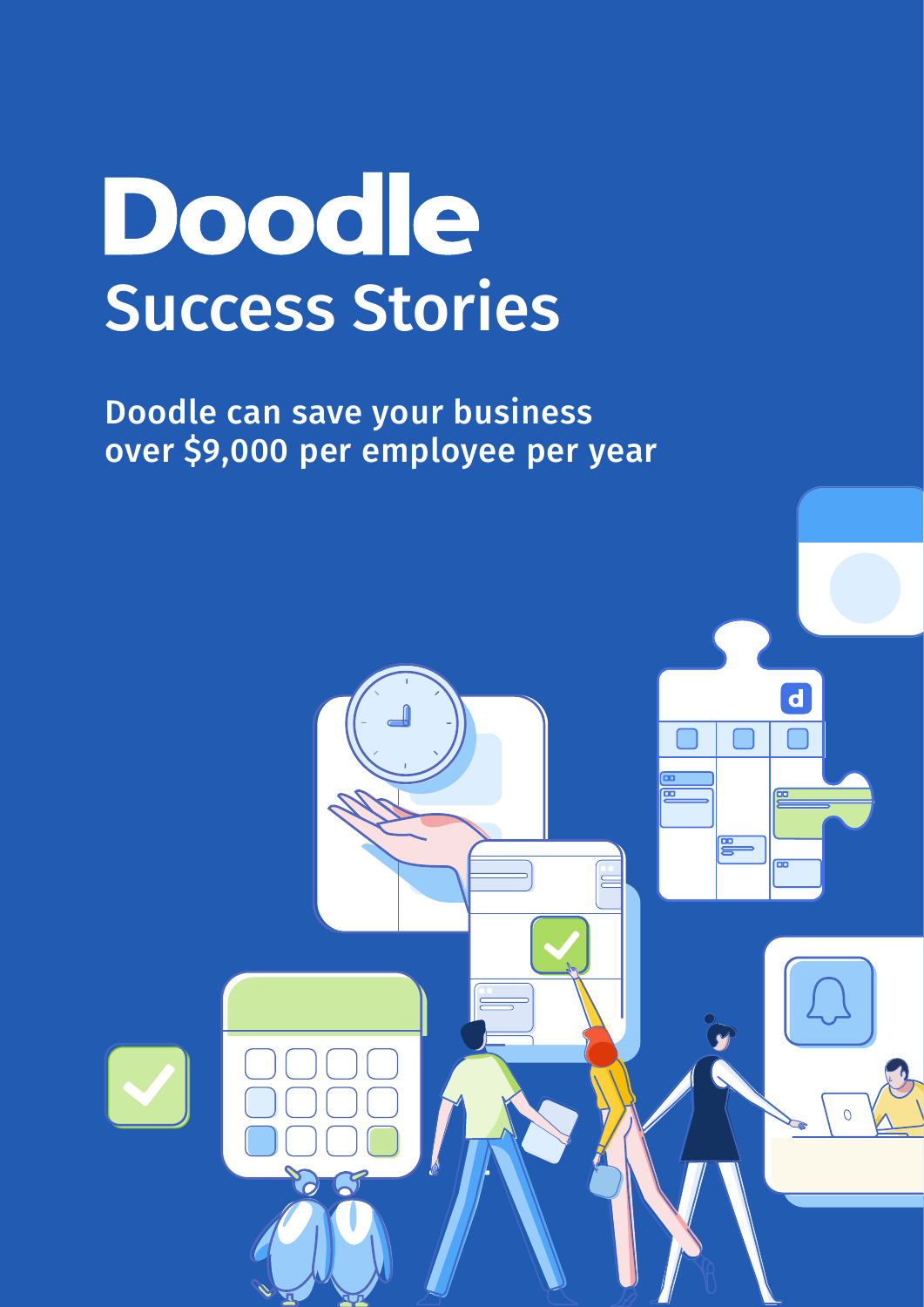#### DOODLE SUCCESS STORIES

Doodle offers simple, intuitive solutions for scheduling every kind of meeting in your calendar. But Doodle doesn't just offer ease. By streamlining meeting admin and enabling collaboration, Doodle also saves time and money. Using real data from satisfied Doodle customers, we've calculated how much you might stand to save by using Doodle – and the figures might surprise you.

#### **CONTENTS**

| Are meetings blowing your budget?                    |    |
|------------------------------------------------------|----|
| Doodle users can save \$9,000 per employee per year  | 4  |
| <b>Scheduling group meetings</b>                     | 5  |
| Scheduling one-on-one meetings                       |    |
| Scheduling appointments with Bookable Calendar       | 9  |
| Schedule with anyone, within your company or without | 10 |
| Meeting deadlines mean zero admin                    | 11 |
| The more meetings you have the more you save         |    |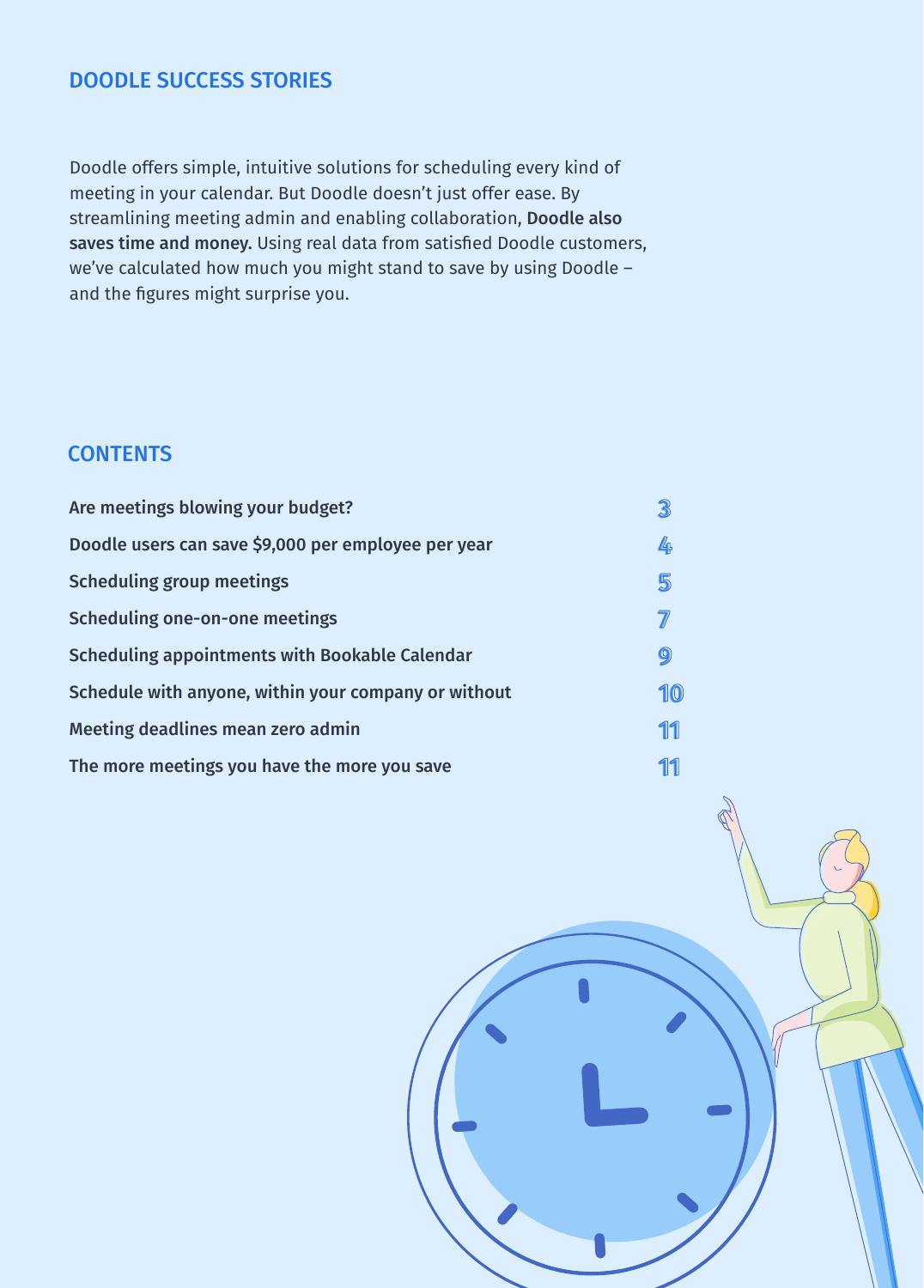#### MEETINGS ARE BLOWING YOUR BUDGET

In our 2019 *State of Meetings Report*, we placed the cost of poorly organized and managed meetings at \$41 billion each year in the US alone.

The Report also found that without Doodle the average meeting takes 30 minutes to organize. A staff member with a college degree who earns the average hourly wage of \$35 and organizes 6 meetings a week therefore spends three hours a week - and 156 hours a year - organizing meetings. That's 156 hours, not to mention \$5,460 in wages, that could be more productively spent elsewhere.

How many meetings does your team have, simply because they're in the calendar? When meeting admin is time-consuming and unwieldy, workplaces end up having more meetings than they need.

How many meetings do you attend per week where your presence just isn't that necessary? Without flexible scheduling options or a dedicated one-to-one scheduling tool, many meeting admins invite everyone on the team to attend, whether they need to be there or not.

How many additional meetings do you have to have because the first wasn't successful? It's too often that essential persons might miss that important meeting, and then it has to be rescheduled, costing the organizer even more valuable time.

We found that the average worker spends 2 hours a week in pointless meetings. That's 104 hours per year that could be spent doing real work that produces tangible results. Poorly organized or pointless meetings are a drain on your time and money, can impact client relationships, and pose a threat to workplace productivity.

STREAMLINING YOUR SCHEDULING WORKFLOWS WITH DOODLE SAVES YOU TIME AND MONEY, AND FREES YOUR TEAM TO DO THE WORK THAT REALLY MATTERS.



# **Doodle**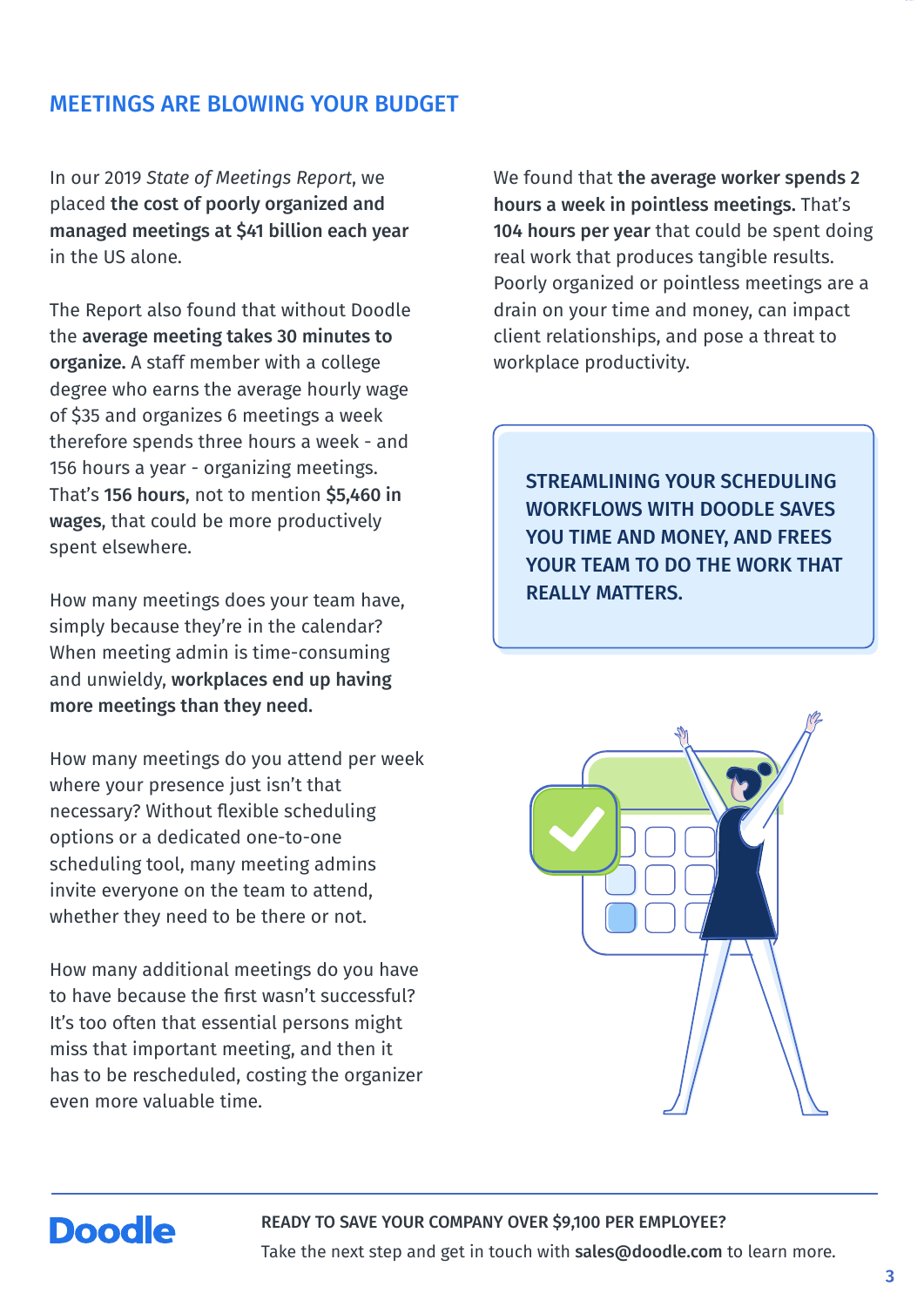#### DOODLE USERS SAVE TIME AND MONEY

We've run the numbers, and Doodle customers are saving time and money. What's more, the more you use Doodle, the more you save. And if your team has lots of meetings, you could stand to save a lot! The typical workplace could save \$5,460 and 156 hours per employee over the course of one year, simply by making the most of their Doodle subscription.

Doodle is more than just efficient scheduling. It improves collaboration across teams. Improved collaboration means fewer pointless meetings and even more costs saved. Reclaiming the 104 hours per year that employees spend in pointless meetings adds up to \$3,640 in wages.

#### THAT'S A TOTAL SAVINGS OF \$9,100 PER EMPLOYEE PER YEAR

That is a non-trivial cost savings for any organization - and it doesn't factor in the flow-on financial benefits of optimized meeting organization. Doodle helps your business do more business! By giving you the tools to schedule meetings efficiently, intelligently, and flexibly, we help you clinch deals, win new clients, close projects, and get the right people in the room - on time, every time!

Curious to learn more? We'll break it down by Doodle feature, to show you exactly what we mean:



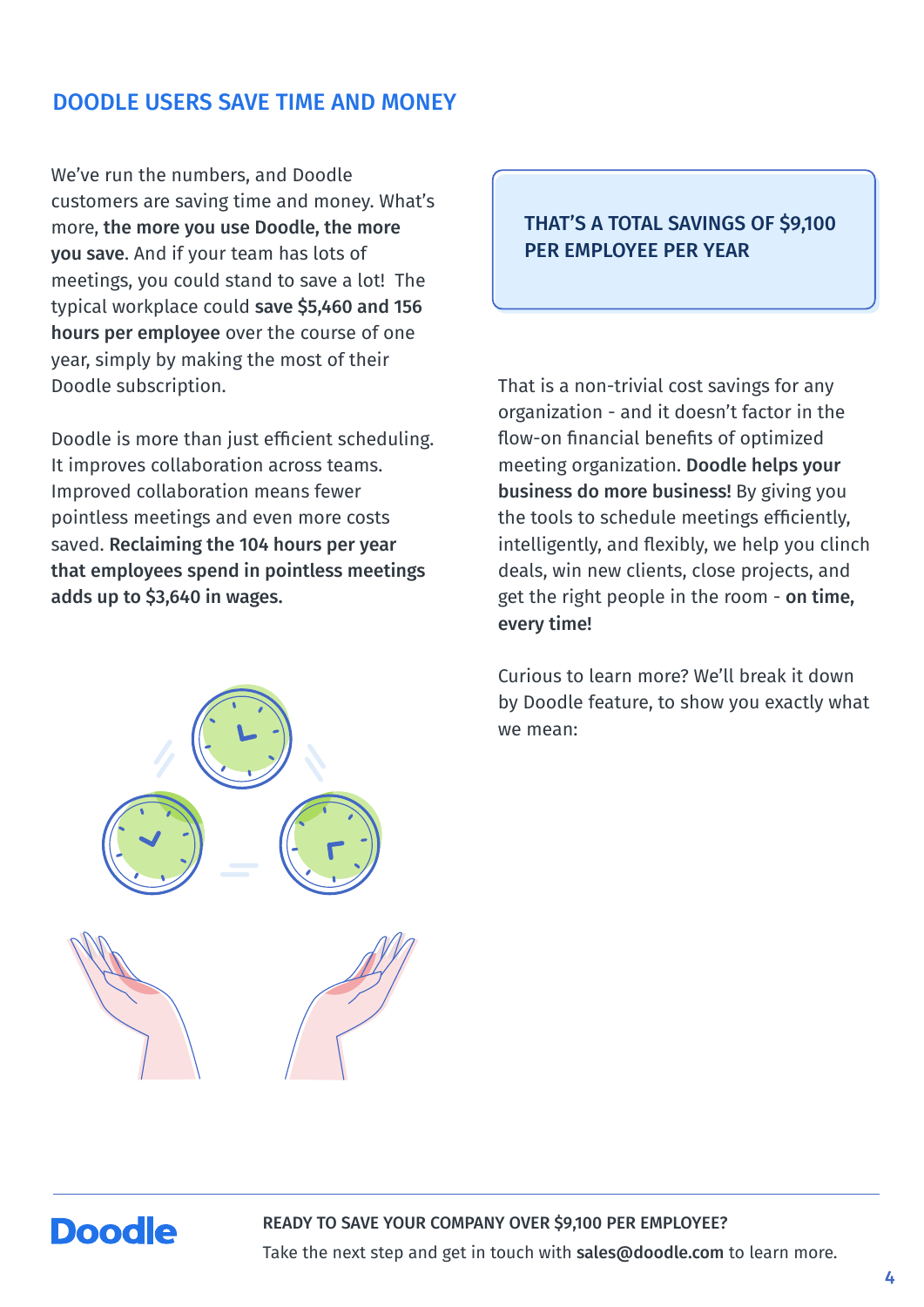#### SCHEDULING GROUP MEETINGS

We've said it before, but it's worth repeating: organizing a group meeting the old-fashioned way requires an average of 30 emails and costs your meeting admin - at the very least - 30 mins of time. Doodle Groups saves you from the time-consuming email back and forth.

Here's how it works: First, you send out your meeting invitation with a range of potential times for your meeting to your guests. They choose the times that best fit their schedules. You then select the option that suits everyone, and the event is booked to everyone's calendars. From 30 emails to 3 steps.



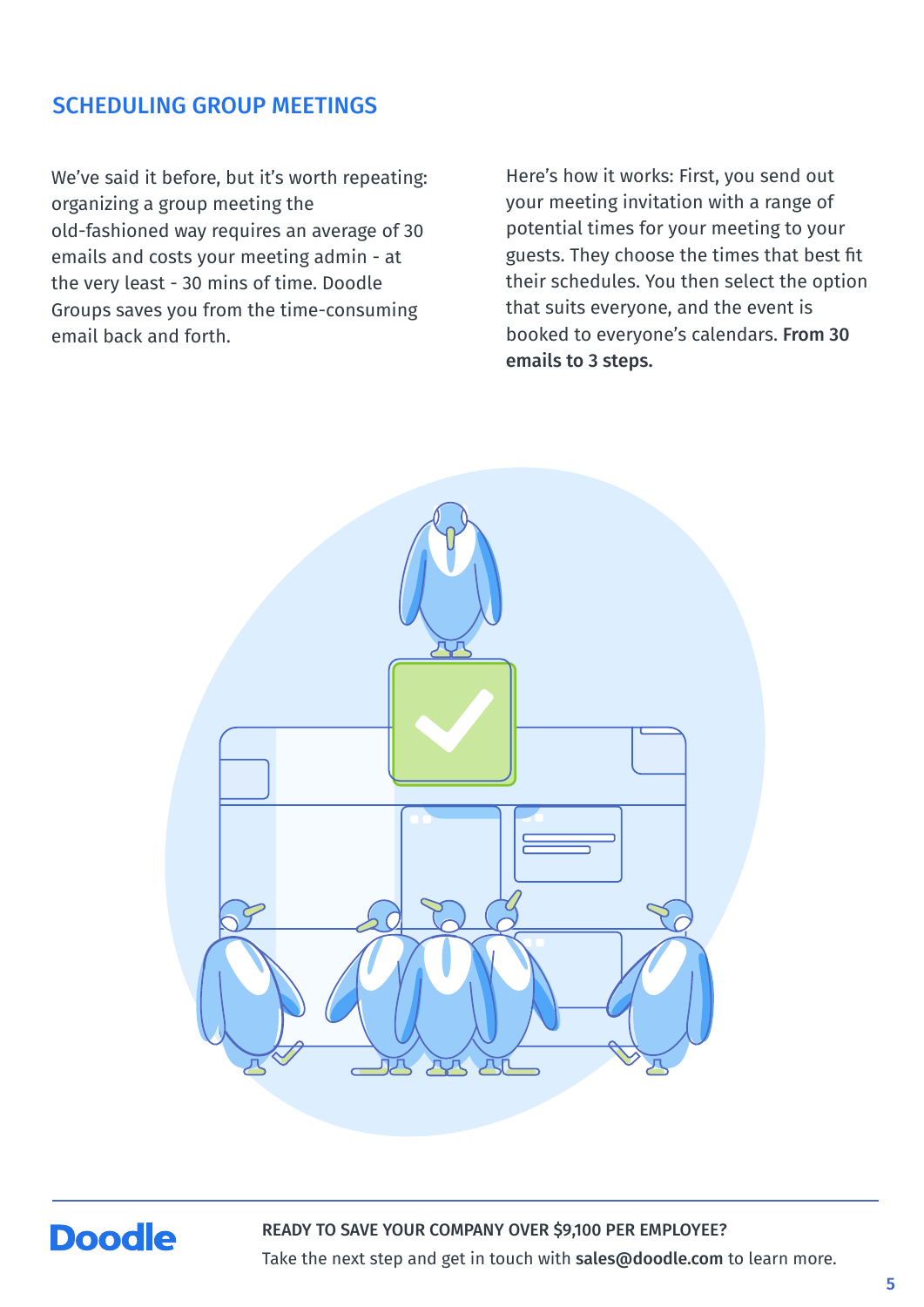#### DOODLE CUSTOMERS REPORT IMPRESSIVE SAVINGS

 $\sqrt{3}/3$ 

*I use it for when I'm trying to plan a group call. Here's an example of how it saves me time - There's a call I need to plan with 30 people, and I manage calendars for 17 of them. Instead of trying to guess everyone's availability, I'll just send a single Doodle out to everybody and that just gets me their availability quickly - that's worked nicely for us.*

Travis from SRG organizes 17 meetings with one Doodle group poll.

Savings: 8.5 hours, \$297.50 One meeting scheduled with Doodle



*I just scheduled this big planning call in about 15 minutes, which typically would have taken me 2 to 3 hours - and that's just one call! There's probably 10 to 15 of those over the course of a year. So, I'm looking at probably a 30 to 40 hour time savings. And that's just for me!*

Travis from SRG

One project efficiently scheduled

Savings: 30-40 hours, \$690-\$920

 $\beta\beta$ 

*It saves 3 hours a week of back and forth.*

The City of Arvada, Colorado cuts down on meeting admin through Doodle. The same state of the same state of the same state of the Savings:

Reducing admin to zero

3 hrs/week, \$5,460 per year

# **Doodle**

READY TO SAVE YOUR COMPANY OVER \$9,100 PER EMPLOYEE?

Take the next step and get in touch with sales@doodle.com to learn more.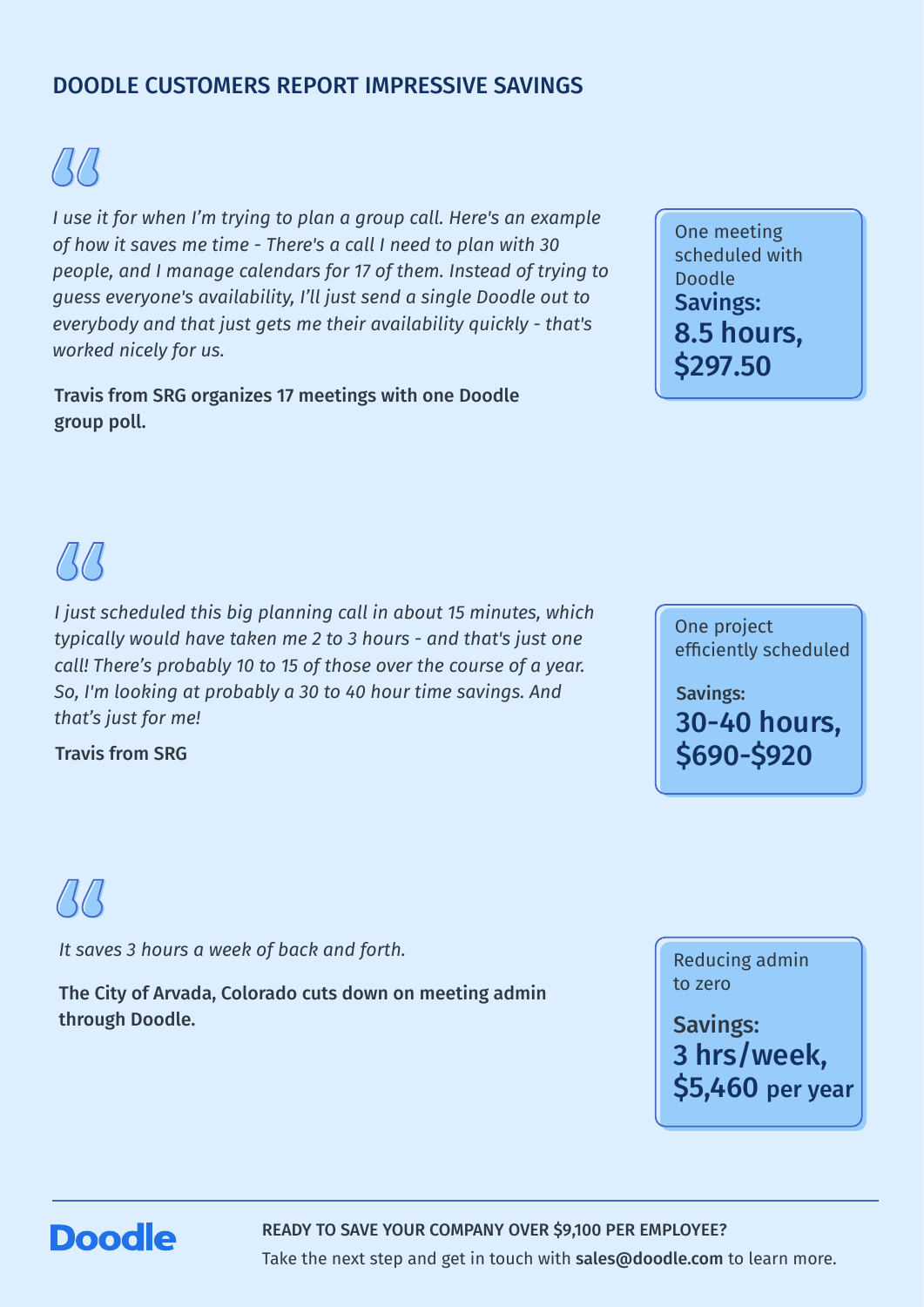#### SCHEDULING ONE-ON-ONE MEETINGS

Whether you're meeting with a direct report for a quick debrief, or you need to run something by a client, one-on-one meetings should be quick and easy to organize. So, why do they so often take just as long to get in your diary as a regular meeting?

At Doodle, we think collaborating one-on-one should be simple and speedy. That's why we came up with Doodle 1:1 - the quickest way for two people to meet. Make a few time slots available through the 1:1 tool and invite your guest to pick on that works for them. As soon as they select a time slot, it's booked into both your calendars. Done!



# **Doodle**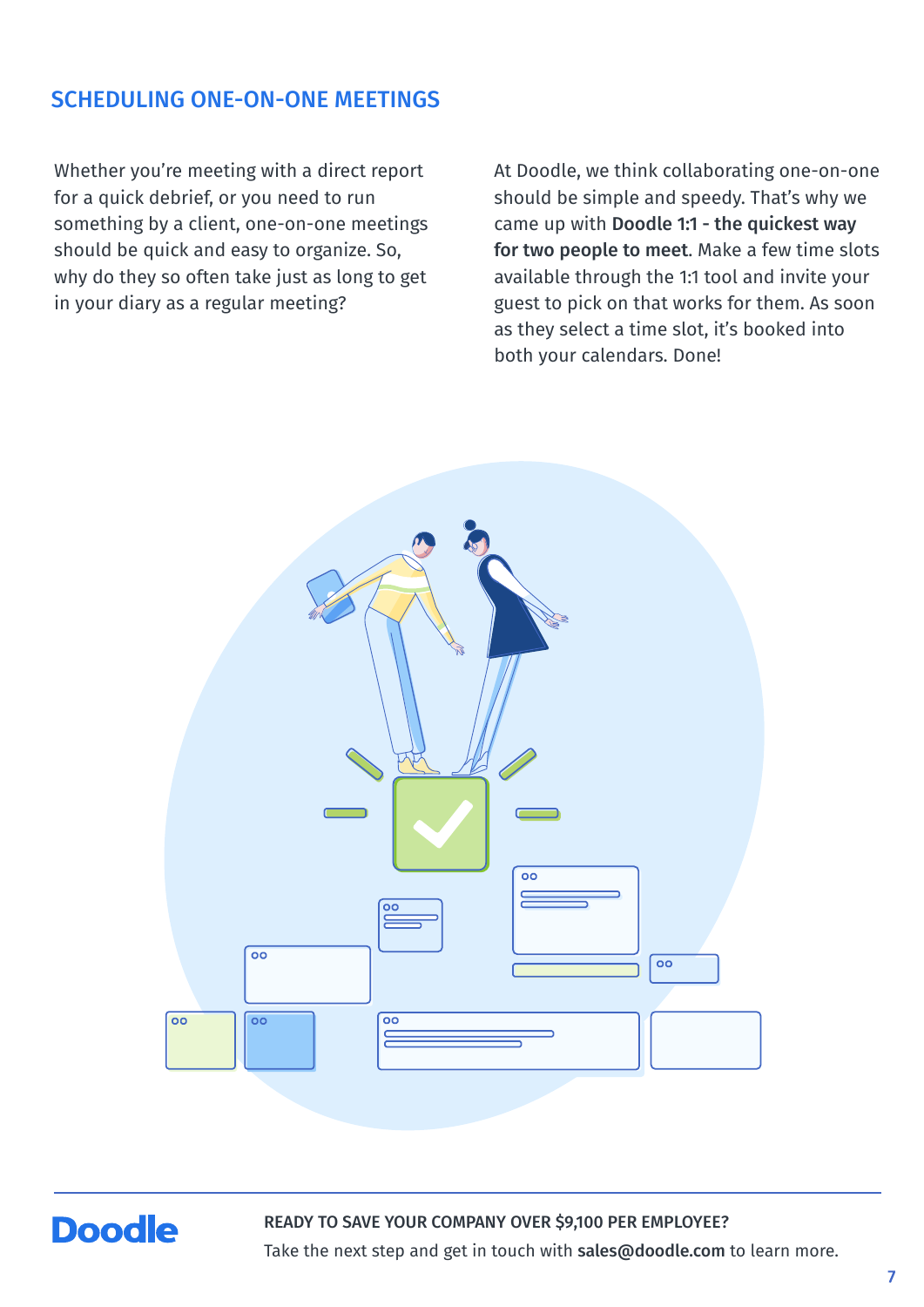#### DOODLE USERS HAVE GREAT THINGS TO SAY ABOUT DOODLE 1:1

 $\sqrt{11}$ 

*There was a week where my co-workers needed to meet 20 partners over a 7 day period. I told them Doodle is the perfect option to get the meetings set up quickly. Just send a Doodle to everybody, get their availability and then build your schedule from that. It's so much faster than sending 20 different emails to everyone involved.*

Travis from SRG schedules 20 meetings with one Doodle 1:1 invite.



Savings: 10 hours, \$350

# $\frac{1}{4}$

*We really use the 1:1 feature the most - it allows us to say to our partners: here are all the dates we're available and now we're going to send you this link and you go select which day works best for you...*

Darion Mayhorn, US Environmental Agency schedules 40 meetings with one 1:1 invite.



One Doodle 1:1 invite



*Say I'm looking at doing appraisal with a group of teachers, I might have 30 or 40 teachers I need to book in for just a quick chat and that would be very useful.*

Robin, a school principal, schedules 40 meetings with one 1:1 invite.

One Doodle 1:1 invite

Savings: 20 hours, \$700

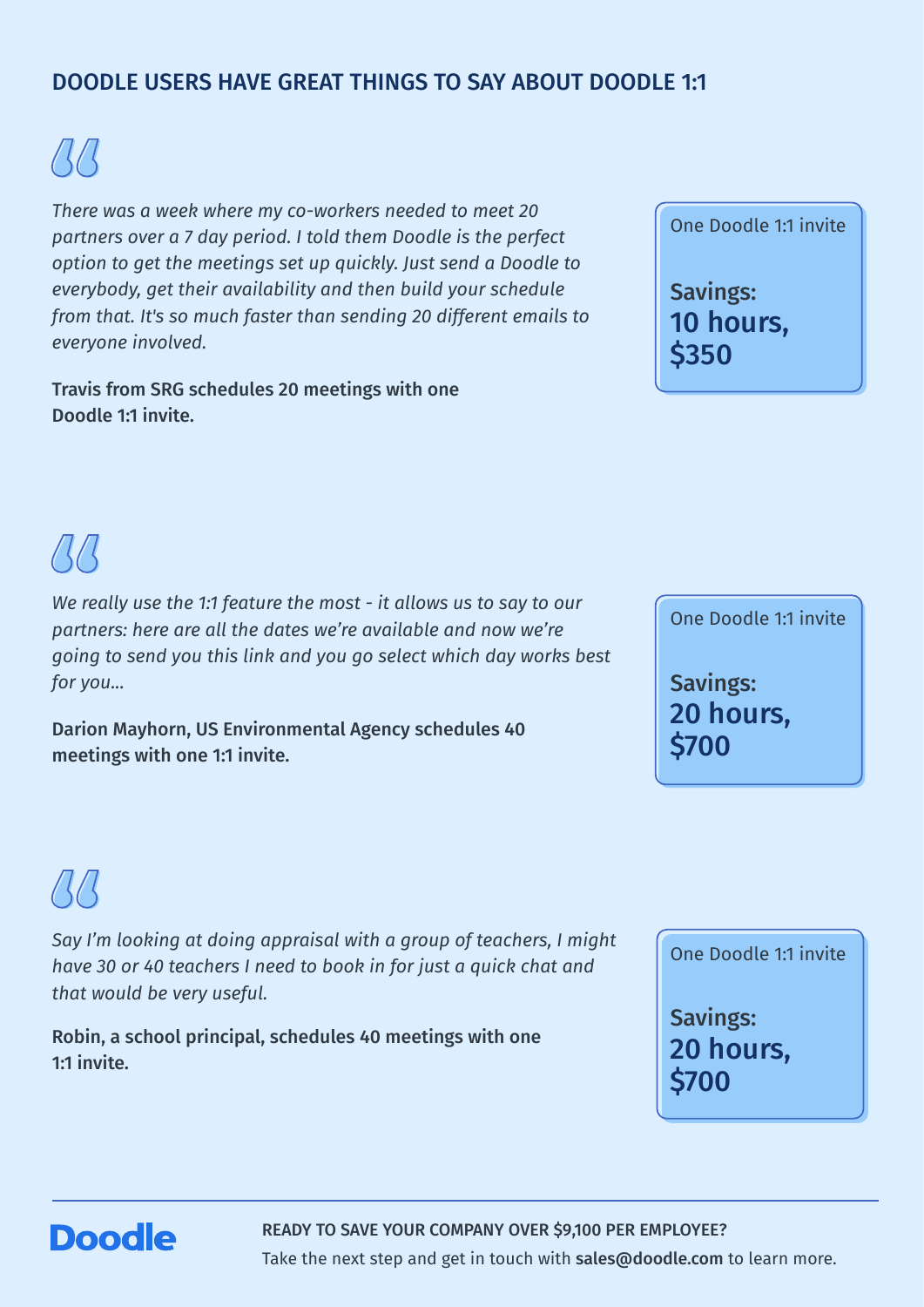#### SCHEDULING APPOINTMENTS: BOOKABLE CALENDAR

Is your inbox full of meeting invitations? Is your calendar a free-for-all, where colleagues jump in and select meeting slots that, while technically available, don't really work for you? Then you need Doodle's Bookable Calendar.

A first-come, first-served open block for appointments lets guests see and respond to your changing availability, without you having to constantly update them.



#### Doodle subscribers prefer the ease and flexibility of Bookable Calendar



*I personally get calendar invites all the time, and I'm never available. Just now I received a meeting request - are you able to meet Thursday at 10? I received four meeting requests for today at 10:30. People will say to me, "If you're not available, just let me know when you're free," but often the meeting is with 3 or 4 other people. I'll say, "Okay great - how about Friday at 10:30," but then nobody else is free then. There's just so much back and forth, and I find if you can just use Doodle it just makes life easier for everybody.*

Dean from the Canadian Dental Association counts on Doodle to balance the schedules of busy dentists country-wide.

# **Doodle**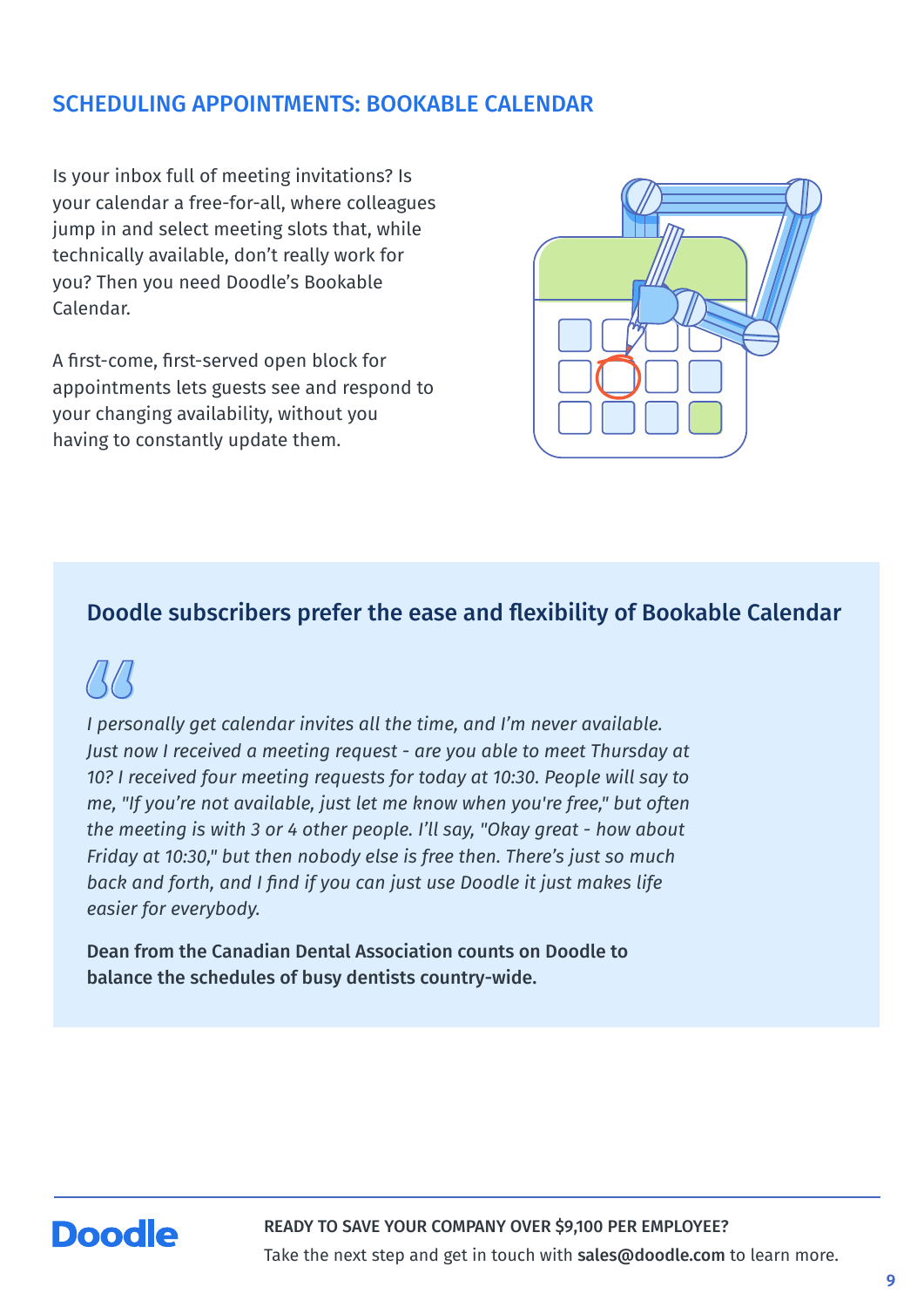#### SCHEDULE WITH ANYONE INSIDE OR OUTSIDE OF YOUR ORGANIZATION

Does this sound familiar? Your internal meetings come together quickly, but any time you have to set up a face-to-face with prospective partners or external stakeholders, you're suddenly back to the dark ages of meeting organization. And all because you don't have access to each other's calendars!

Anyone invited to your Doodle poll can respond regardless of their choice of calendar. If your meeting invitees have their own Doodle subscription, the meeting will automatically sync to their calendar.



#### Our clients love using Doodle to schedule meetings with externals

*Having the one-on-one tool is useful for external meetings. It allows us to eliminate all the back and forth about availability. Plus, it solves the challenge of setting up meetings in lots of different time zones.*

Katrina from Science Gallery saves on average 30 minutes for each 1:1 with externals.

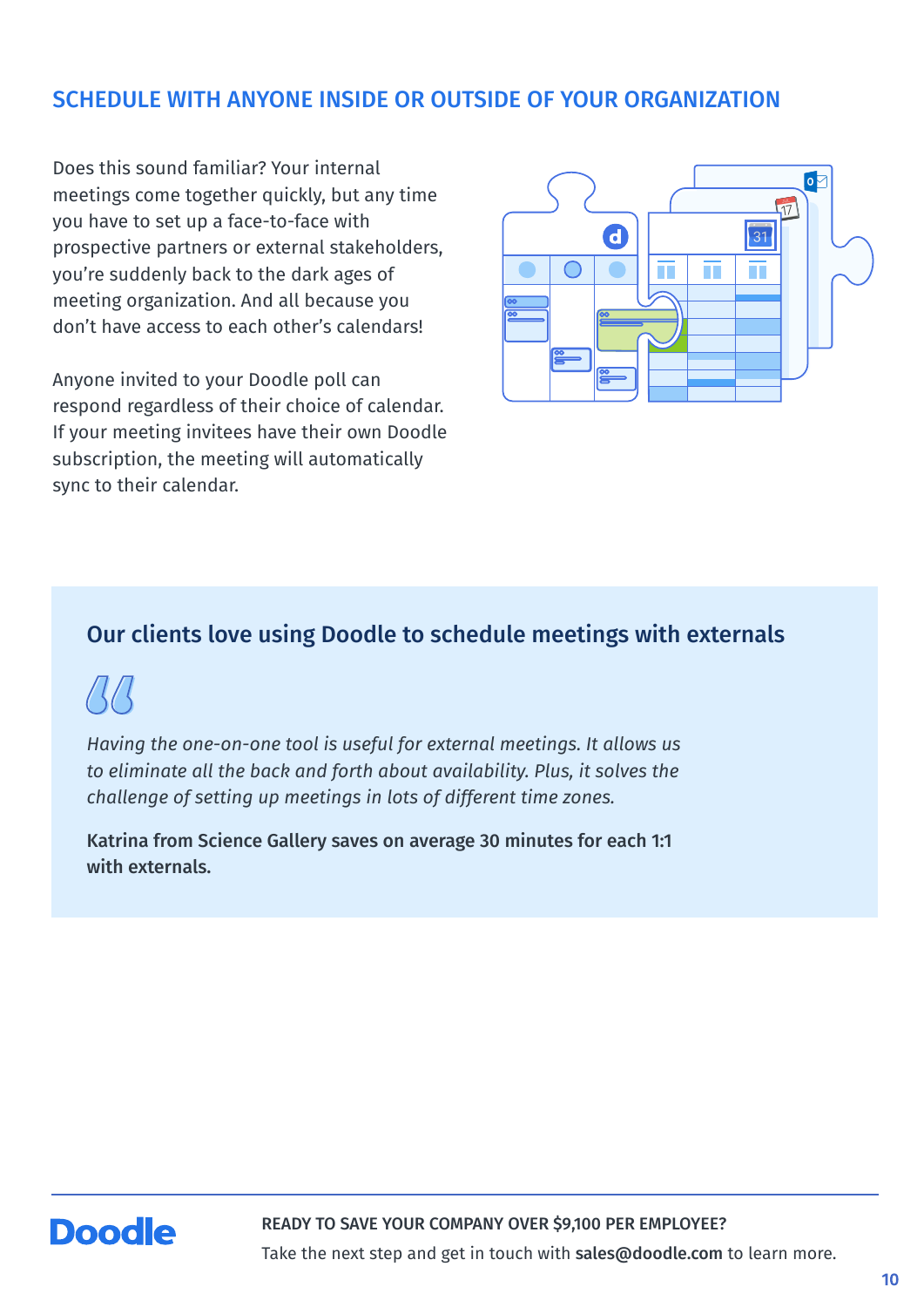#### SET MEETING DEADLINES FOR QUICK RESPONSES

What's the worst case scenario for meeting scheduling? When it takes so long to set up a meeting that the meeting falls through. Partnerships are lost, projects flounder, and deals don't get off the ground.

Doodle's deadline feature ensures your meeting happens in a timely manner. Simply set a response deadline when you send out a poll invite. All your participants will be reminded to respond by the poll's closing date. And you'll never have to miss a key meeting again.

#### Doodle subscribers rely on the deadline feature to get meetings done

*I'd say for me it would make the difference of weeks in terms of nailing down a time to meet... I think sometimes it even enables us to have meetings that otherwise might not happen.*

Katrina from Science Gallery relies on Doodle to make meetings happen.



#### THE MORE MEETINGS YOU HAVE, THE MORE YOU SAVE

As your business grows, so do your meeting needs. That's why Doodle grows with you. Our team plans make it easy to add new Doodle users as your team expands. And our products are equally effective whether you're a team of 10 or 10,000. Best of all, your savings scale right along with you.



Scheduling team meetings

Savings: 150 hours, \$5,250

# **Doodle**

at scale.